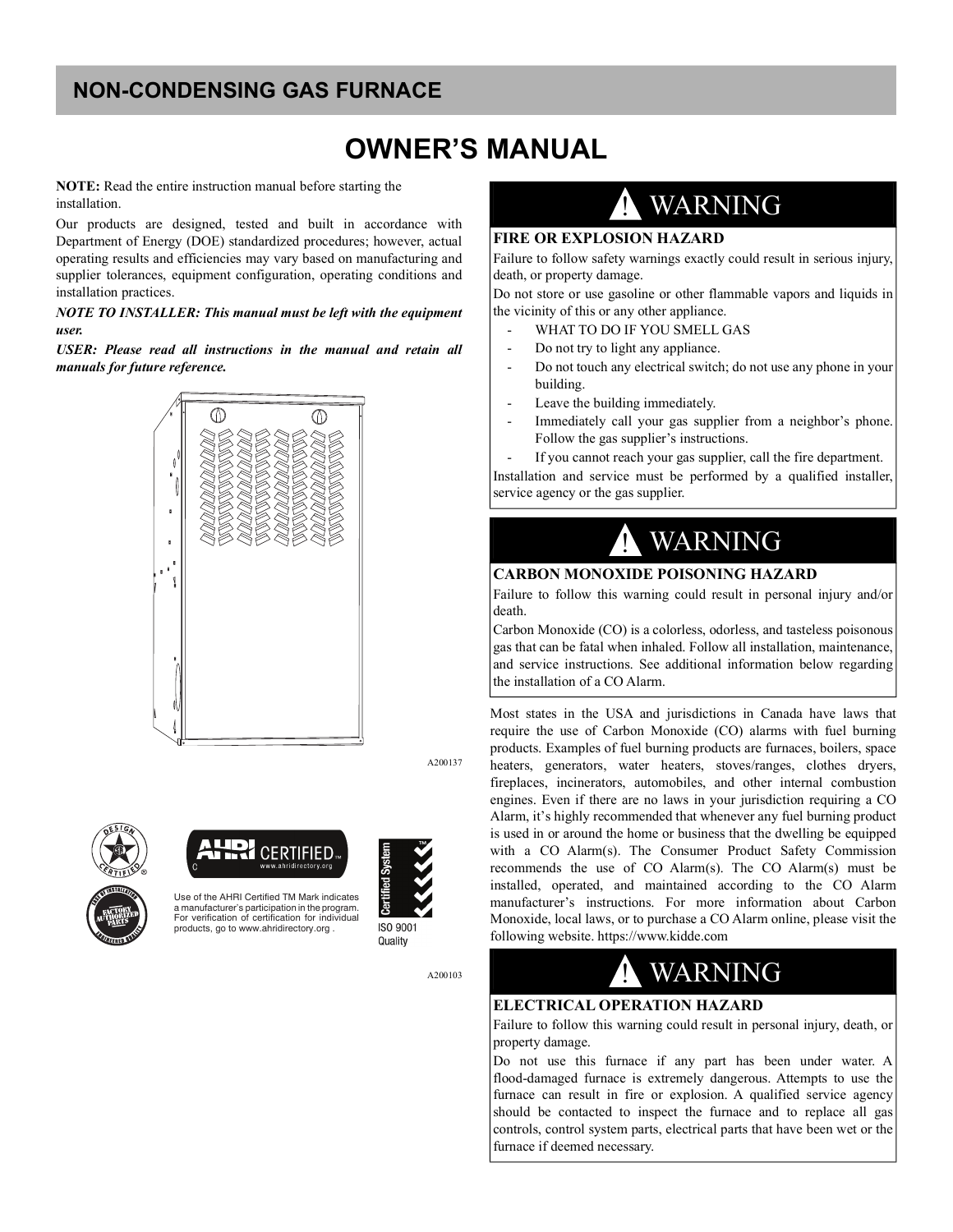### **WELCOME TO TODAY'S GENERATION OF COMFORT**

Congratulations! Your new gas furnace is a sound investment which will reward you and your family with years of warm memories winter after winter

Not only is your new furnace energy efficient, it is also extremely reliable. Spend just a few minutes with this booklet to learn about the operation of your new furnace—and the small amount of maintenance it takes to keep it operating at peak efficiency. Years went into the development of your new furnace. Take a little time now to assure its most efficient operation for years to come.

## <span id="page-1-0"></span>**IMPORTANT FACTS (DO'S AND DON'TS)**

- DO: READ AND UNDERSTAND THIS MANUAL.
- DO: Have your furnace and vent system inspected annually by a qualified service technician.
- DO: Inspect your filter monthly and clean or replace when needed.
- DO: Provide adequate airflow to the furnace for efficient combustion and safe ventilation.
- DO: Keep your furnace free and clear of insulating material (some materials may be combustible. Examine the furnace area when the furnace is installed or when insulation is added.
- DO NOT: Enclose your furnace in an airtight room or seal it behind solid doors.
- DO NOT: Keep combustible materials, gasoline, and other flammable liquids or vapors around your furnace.
- DO NOT: Cover your furnace in any manner.
- DO NOT: Store anything (including trash or debris) near your furnace.
- DO NOT: In any way block or restrict airflow around your furnace.
- DO NOT: In any way block or restrict airflow to your supply air and return air grills.
- DO NOT: Use your furnace room as a broom closet or a place to store any kind of chemical or cleaner.
- DO NOT: Contaminate the air used for combustion of your furnace with any kind of chemical or fumes. This could also cause heat exchangers, metal vent systems or components to deteriorate.

**NOTE:** These chemicals or fumes are present in many products around the home, such as: water softener salts, any type of household cleaning product, any type of laundry product, adhesives, paints, varnishes, paint strippers, waxes and plastics, etc.

During remodeling be sure the combustion air is fresh and uncontaminated. If these compounds are burned in your furnace, the heat exchangers and metal vent system may deteriorate.

**NOTE:** The qualified installer or agency must use only factory-authorized replacement parts, kits, and accessories when modifying this product.

This furnace contains safety devices which must be manually reset. If the furnace is left unattended for an extended period of time, have it checked periodically for proper operation. This precaution will prevent problems associated with no heat, such as frozen water pipes, etc (see "Before You Request a Service Call" section in this manual.)

### **FURNACE COMPONENTS**

<span id="page-1-1"></span>Furnace shown in upflow position; may be used in downflow or horizontal orientation or applications. Vent Elbow may be turned to a different position, depending on type of installation.



RATING PLATE NOT SHOWN (LOCATED ON BLOWER DOOR)

<span id="page-1-2"></span>



RATING PLATE NOT SHOWN (LOCATED ON BLOWER DOOR)

<span id="page-1-3"></span>A10260 **Fig. 2 – 80% AFUE Two-Stage Furnace Components**

# ! WARNING

#### **FIRE OR EXPLOSION HAZARD**

Failure to follow this warning could result in injury, death, or property damage.

Do not keep combustible materials, gasoline, and other flammable liquids or vapors around your furnace.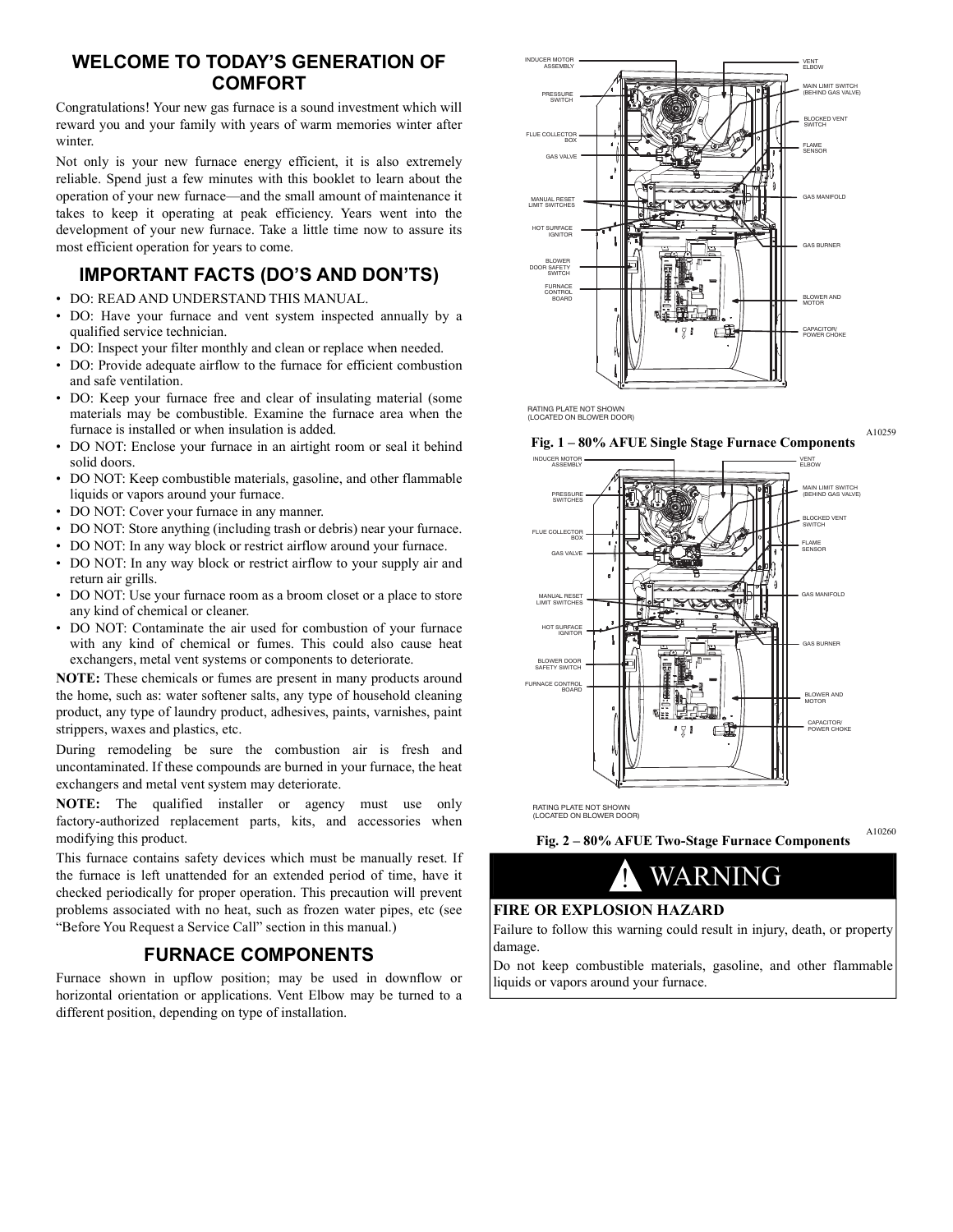### **TABLE OF CONTENTS**

<span id="page-2-0"></span>

| <b>BEFORE YOU REQUEST A</b> |
|-----------------------------|
|                             |
|                             |
|                             |

## **WARNING**

#### **FIRE OR EXPLOSION HAZARD**

Failure to follow warnings could result in personal injury, death, or property damage.

Keep insulation clear of furnace and maintain clearances shown on unit clearance label.

### **SAFETY CONSIDERATIONS**

<span id="page-2-1"></span>Installing and servicing heating equipment can be hazardous due to gas and electrical components. Only trained and qualified personnel should install, repair, or service heating equipment.

Untrained personnel can perform basic maintenance functions such as cleaning or replacing air filters. All other operations must be performed by trained service personnel. Observe safety precautions in this manual, on tags, and on labels attached to the furnace, and other safety precautions that may apply.

Recognize safety information. This is the safety-alert symbol  $\Lambda$ . When you see this symbol on the furnace and in instructions or manuals, be alert to the potential for personal injury.

Understand the signal words DANGER, WARNING, and CAUTION. These words are used with the safety-alert symbol. DANGER identifies the most serious hazards which will result in severe personal injury or death. WARNING signifies hazards which could result in personal injury or death. CAUTION is used to identify unsafe practices which would result in minor personal injury or product and property damage. NOTE is used to highlight suggestions which will result in enhanced installation, reliability or operation.

### **BEFORE STARTING YOUR FURNACE**

<span id="page-2-2"></span>Examine the furnace installation to determine that:

- 1. All flue gas carrying areas external to the furnace (i.e. chimney, vent connector) are clear and free of obstructions.
- 2. The vent connector is in place, slopes upward and is physically sound without holes or excessive corrosion.
- 3. The return-air duct connection(s) is physically sound, is sealed to the furnace casing, and terminates outside the space containing the furnace.
- 4. The physical support of the furnace is sound without sagging cracks, gaps, etc. around the base.
- 5. There are no obvious signs of deterioration of the furnace.

### **STARTING YOUR FURNACE**

<span id="page-2-3"></span>Your furnace uses an automatic, hot surface ignition system to light the burners each time the thermostat signals the furnace to start.

Follow these important safeguards:

• Never attempt to manually light the burners with a match or other source of flame.



#### A92319

• Read and follow the operating instructions on inside of main furnace door, especially the item that reads as follows:

"Wait 5 minutes to clear out any gas. Then smell for gas, including near the floor. If you smell gas, STOP! Follow "B" in the safety information above on this furnace label. If you don't smell gas, go to the next step."

- If a suspected malfunction occurs with your gas control system, such as the burners do not light when they should, refer to the shutdown procedures on inside of main furnace door, or in the "Shutting Down Your Furnace" section and call your dealer as soon as possible.
- Should the gas supply fail to shut off or if overheating occurs, shut off the gas valve to the furnace before shutting off the electrical supply.



#### **FIRE AND EXPLOSION HAZARD**

Failure to follow this warning could result in personal injury, death or property damage.

Should the gas supply fail to shut off or if overheating occurs, shut off the gas valve to the furnace BEFORE shutting off the electrical supply and install lockout tag.

• CHECK AIR FILTER: Before attempting to start your furnace, be sure the furnace filter is clean and in place (see "Performing Routine Maintenance" section in this manual. Do not run the furnace without a filter in place. Then proceed as follows:

#### <span id="page-2-4"></span>**STEPS FOR STARTING YOUR FURNACE**

1. Set your room thermostat to the lowest temperature setting (see [Fig.](#page-2-5) 4).



A09564

- **Fig. 4 Lowest Temperature Setting**
- <span id="page-2-5"></span>2. Close the external manual gas valve (see [Fig.](#page-3-0) 5).

3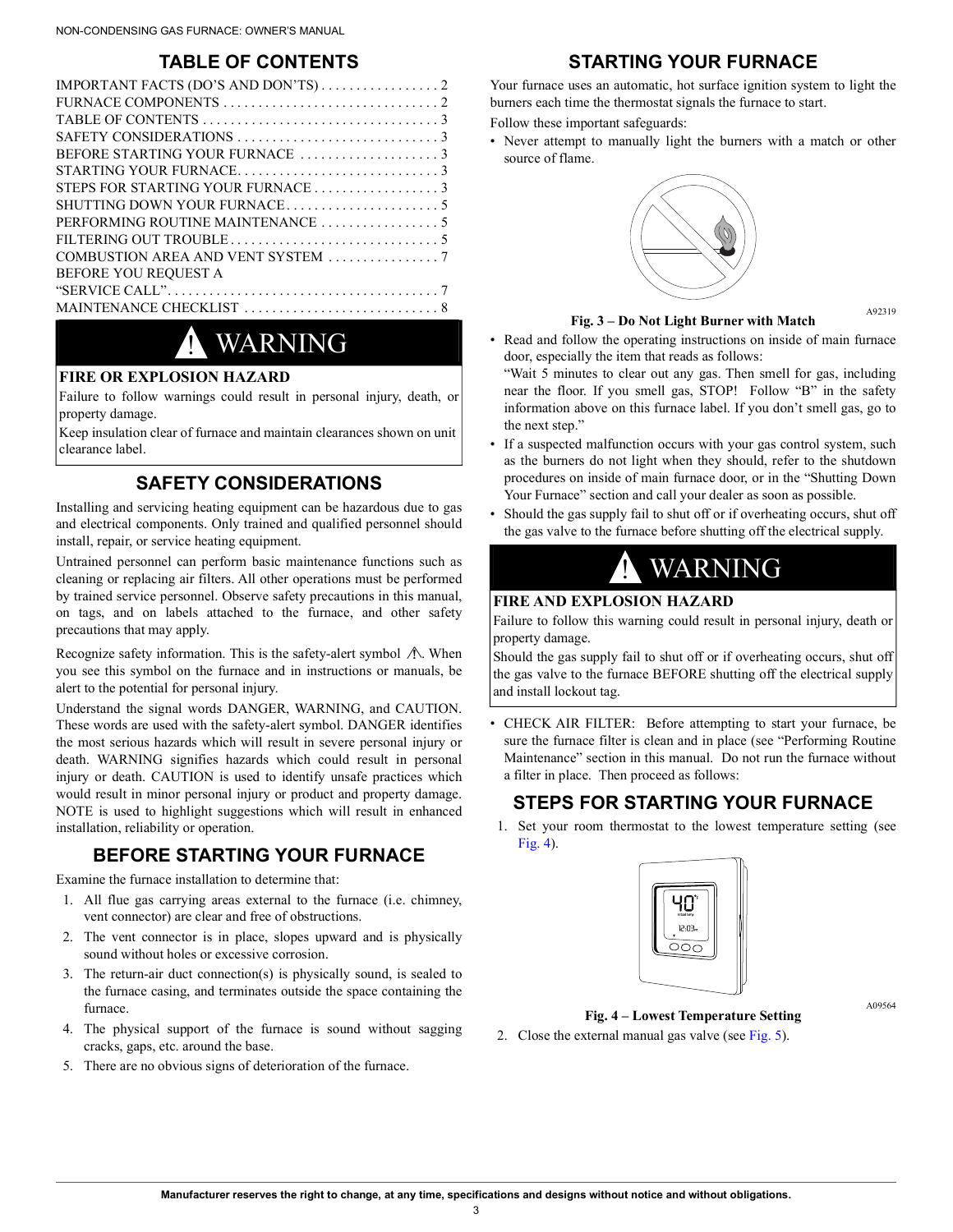



A06188

A92185

A200141

<span id="page-3-0"></span>3. Turn OFF electrical supply to the furnace (see [Fig.](#page-3-1) 6).



**Fig. 6 – Turn Off Electrical Supply**

<span id="page-3-1"></span>4. Remove the outer door by loosening the thumbscrew and pulling the door forward (see [Fig.](#page-3-2) 7).



**Fig. 7 – Remove Furnace Door**

<span id="page-3-2"></span>5. Turn the control switch on the gas control to the OFF position and wait 5 minutes (see [Fig.](#page-3-3) 8). Then smell for gas, including near the floor. If you smell gas, STOP! Follow "B" on furnace label. If you don't smell gas, go to next step.



**Fig. 8 – Control Switch to OFF**

- A02266
- <span id="page-3-3"></span>6. After waiting 5 minutes, if you still smell gas, STOP! Follow the safety information on the cover of this manual. If you do not smell gas, go to the next step.
- 7. Turn the control switch to ON (see [Fig.](#page-3-4) 9).



**Fig. 9 – Control Switch to ON**

<span id="page-3-4"></span>8. Replace the outer door and tighten the thumbscrew (see [Fig.](#page-3-5) 10).



A10303

<span id="page-3-5"></span>9. Turn ON the electrical supply to the furnace (see [Fig.](#page-3-6) 11).



A92359

<span id="page-3-6"></span>**Fig. 11 – Turn On Electrical Supply** 10. Open the external manual gas valve (see [Fig.](#page-4-3) 12).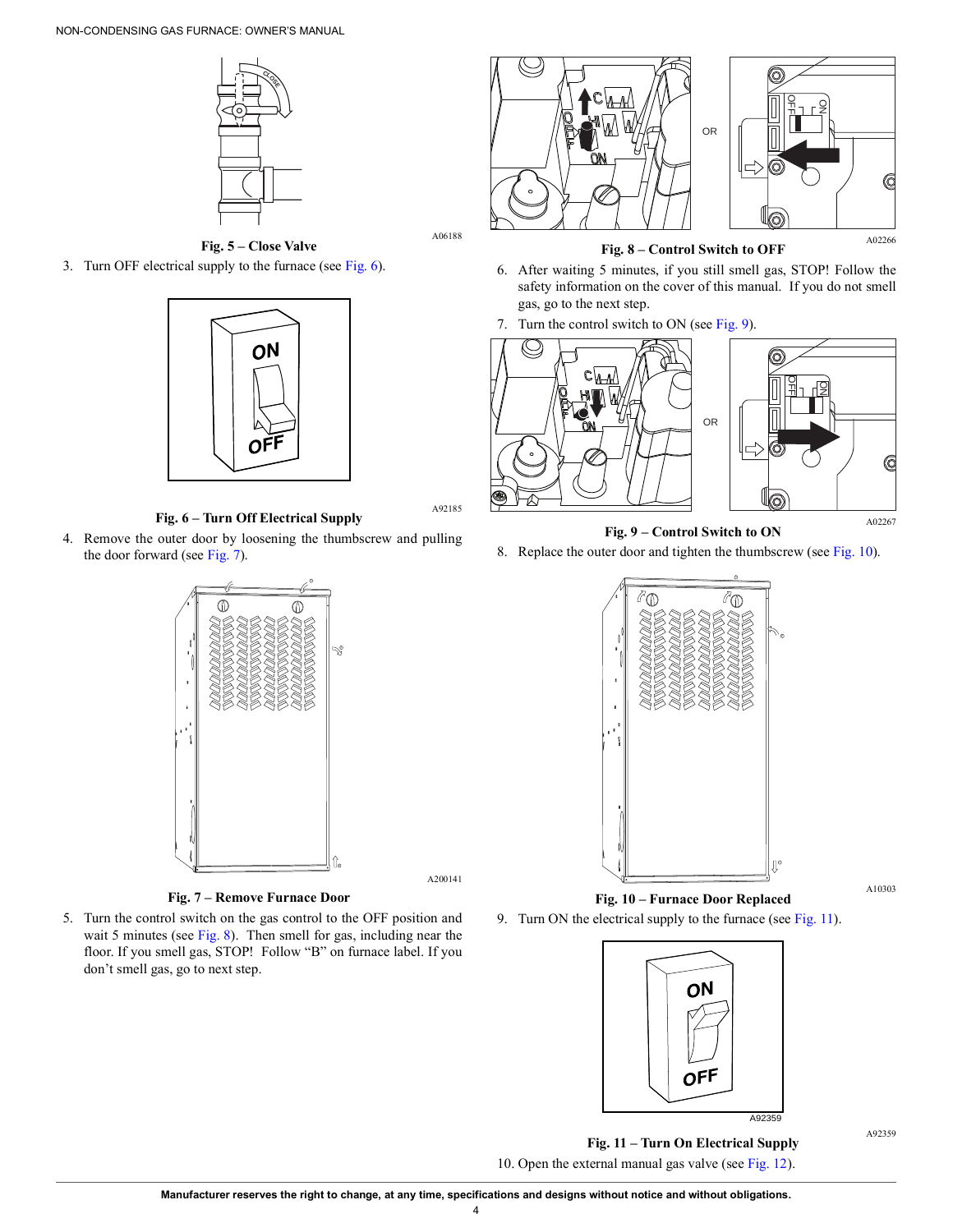

A06189

**Fig. 12 – Open Valve**

- <span id="page-4-3"></span>11. Set the room thermostat to a temperature slightly above the room temperature. This will automatically signal the furnace to start. The inducer motor will start and the hot surface igniter will energize. When hot, the igniter will have an orange glow.
- 12. After about 17 seconds, the gas valve permits gas to flow to the main burners where it is ignited. Hot flames begin to warm the furnace's heat exchanger. After a time delay of approximately 25-45 seconds the furnace blower is switched on.

**NOTE:** If the main burners fail to ignite, the furnace control system will go through three more ignition cycles. Then if burners fail to ignite, the system will lockout. If lockout occurs or the blower does not come on, shut down your furnace and call your dealer for service.

13. Set your thermostat to the temperature that satisfies your comfort requirements.

**SUGGESTION:** Setting the thermostat back a few degrees—and compensating for the difference with warmer clothing—can make a big difference in your fuel consumption on extremely cold days. The few degrees at the top of your thermostat "comfort level" are the most costly degrees to obtain.

When the room temperature drops below the temperature selected on the thermostat, the furnace will switch on automatically. When the room temperature reaches the setting selected on the thermostat, the furnace will be automatically switched off.

**Continuous Fan Operation** - Some thermostats have a "FAN" switch with 2 selections: AUTO and ON. When thermostat is set on AUTO, the furnace blower cycles on and off, controlled by the thermostat. In ON position, the furnace blower runs continuously except for a 42-62 sec delay at the "call for heat." Continuous fan keeps the temperature level in your home more evenly balanced. It also continuously filters the indoor air.

## **SHUTTING DOWN YOUR FURNACE**

<span id="page-4-0"></span>Should you ever suspect a malfunction in your furnace, you will need to turn the furnace off. The following procedures must be followed:

- 1. Set your room thermostat to the lowest temperature setting (see [Fig.](#page-2-5) 4).
- 2. Close the external manual gas valve (see [Fig.](#page-3-0) 5).
- 3. Turn off electrical supply to the furnace (see [Fig.](#page-3-1)  $6$ ).
- 4. Remove outer furnace door (see [Fig.](#page-3-2) 7).
- 5. Turn the switch on the gas control to the OFF position (see [Fig.](#page-3-3) 8).
- 6. Replace the outer furnace door (see [Fig.](#page-3-5)  $10$ ).
- 7. If the furnace is being shut down because of a malfunction, call your dealer as soon as possible.

### <span id="page-4-1"></span>**PERFORMING ROUTINE MAINTENANCE**

With proper maintenance and care, your furnace will operate economically and dependably. Instructions for basic maintenance are found on this and the following pages. However, before beginning maintenance, follow these safety precautions:

# ! WARNING

### **ELECTRICAL SHOCK HAZARD**

Failure to follow this warning could result in personal injury or death. Turn off electrical power supply to your furnace before removing the access doors to service or perform maintenance.

## **CAUTION**

#### **CUT HAZARD**

Failure to follow this caution may result in personal injury.

<span id="page-4-2"></span>Although special care has been taken to minimize sharp edges, be extremely careful when handling parts or reaching into the furnace. Wear safety glasses, gloves, and appropriate protective clothing.

### **FILTERING OUT TROUBLE**

# **CAUTION**

#### **UNIT PERFORMANCE HAZARD**

Failure to follow this caution may result in product damage.

Never operate your furnace without a filter in place. Doing so may damage the furnace blower motor. An accumulation of dust and lint on internal parts of your furnace can cause a loss of efficiency.

A dirty filter will cause excessive stress on the furnace, heat exchanger, and blower motor and can cause it to overheat and automatically shut down. The furnace filter should be checked every 4 weeks and cleaned or replaced if necessary.

If installed with factory specified disposable media filter, check or replace filter before each heating and cooling season. Replace disposable media filter at least twice a year.

If your furnace filter needs replacing, be sure to use the same size and type of filter that was originally specified.

The air filter for the furnace may be located in a filter cabinet/rack attached to the side or bottom of the furnace. If air filter has been installed in another location, contact your dealer for instructions. To inspect, clean and/or replace the air filter(s), follow these steps:

1. Turn off the electrical supply to the furnace (see [Fig.](#page-4-4) 13).



#### **Fig. 13 – Turn Off Electrical Supply**

#### A92185

- <span id="page-4-4"></span>2. Remove filter cabinet door/rack.
- 3. Remove filter cabinet door (see [Fig.](#page-5-0) 14 and [Fig.](#page-5-1) 15).
- 4. It may be necessary to remove 1 thumbscrew.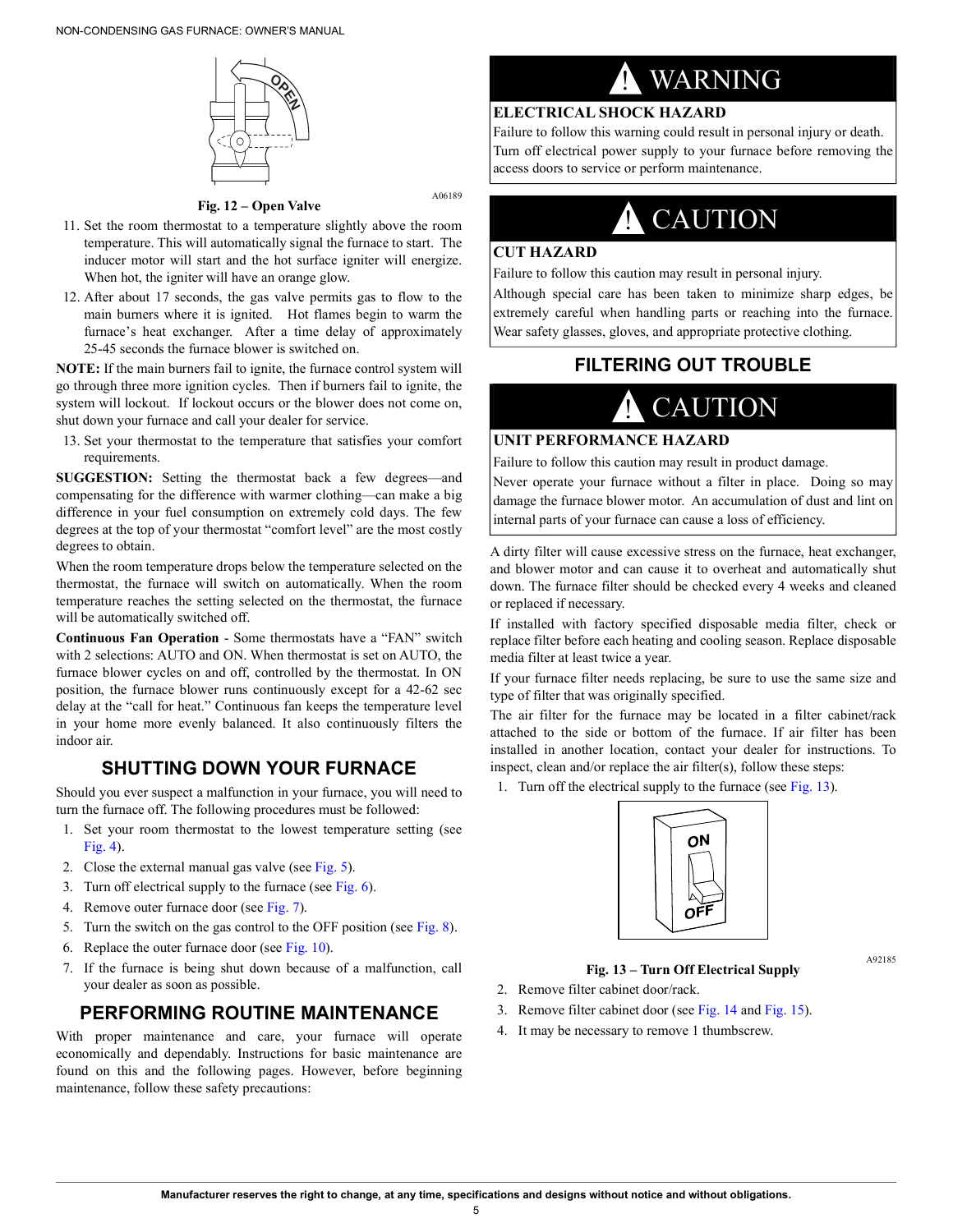

<span id="page-5-0"></span>Representative drawing only, some model may vary.



Representative drawing only, some model may vary.

#### **Fig. 15 – Removing Bottom Filter Cabinet Door**

<span id="page-5-1"></span>5. Slide air filter out of filter cabinet. Keep dirty side up (if dirty) to avoid spilling dirt (see [Fig.](#page-5-2) 16 and [Fig.](#page-5-3) 17).



Representative drawing only, some model may vary.

<span id="page-5-2"></span>**Fig. 16 – Slide Side Filter Out of Furnace**



Representative drawing only, some model may vary.

#### **Fig. 17 – Slide Bottom Filter Out of Furnace**

<span id="page-5-3"></span>6. Inspect the filter. If torn, replace it.

- **NOTE:** If a washable filter has been replaced with:
	- a. Factory specified disposable media filter Do not clean. If dirty, replace only with media filter having the same part number and size. Install with airflow direction arrow pointing towards blower (some models may vary).
	- b. Electronic Air Cleaner (EAC) Refer to EAC Owner's Manual for maintenance information (some models may vary).
	- c. Factory specified disposable filter, do not clean. Replace it with a new filter of same size.
	- d. Wash filter (if dirty) in sink, bathtub, or outside with a garden hose. Always use cold tap water. A mild liquid detergent may be

used if necessary. Spray water through filter in the opposite direction of airflow. Allow filter to dry.

7. Reinstall clean air filter.

A06190

A06191

A00227

A00228

- 8. Replace filter cabinet door (see [Fig.](#page-5-4) 18 and [Fig.](#page-5-5) 19).
- 9. Turn on electrical supply to furnace (see [Fig.](#page-3-6) 11).



<span id="page-5-4"></span>Representative drawing only, some model may vary.

#### **Fig. 18 – Replace Side Filter Cabinet Door**

A06192

A06193



Representative drawing only, some model may vary.

**Fig. 19 – Replace Bottom Filter Cabinet Door**

<span id="page-5-5"></span>**NOTE:** If side return ducts are used, two filters may be required in some models. The procedure listed above may be used to remove side filters.

Filters may be field modified by cutting filter material and support rods (3) in filters. Alternate sizes and additional filters may be ordered from your dealer.

# **CAUTION**

#### **PERSONAL INJURY HAZARD**

Failure to follow this caution may result in personal injury.

Use care when cutting support rods in filters to protect against flying pieces and sharp rod ends. Wear safety glasses, gloves, and appropriate protective clothing.

|                | <b>FILTER QUANITITY AND</b><br>SIZE <sup>*†</sup> |                                          |                    |  |
|----------------|---------------------------------------------------|------------------------------------------|--------------------|--|
| <b>FURNACE</b> | <b>SIDE</b><br><b>RETURN</b><br>IN(MM)            | <b>BOTTOM</b><br><b>RETURN</b><br>IN(MM) | <b>FILTER TYPE</b> |  |
| 14-1/2 (368)   | (1) 16 x 25<br>(406 x 635)                        | $(1) 14 \times 25$<br>(356 x 635)        | Washable           |  |
| 17-1/2 (445)   | $(1)$ 16 x 25<br>$(406 \times 635)$               | $(1)$ 16 x 25<br>(406 x 635)             | Washable           |  |
| 21 (533)       | (1) 16 x 25<br>$(406 \times 635)$                 | $(1)$ 20 x 25<br>$(508 \times 635)$      | Washable           |  |
| 24 (610)       | (1) 16 x 25<br>$(406 \times 635)$                 | (1) 24 x 25<br>$(610 \times 635)$        | Washable           |  |

Recommended

†. Some furnaces may have 2 filters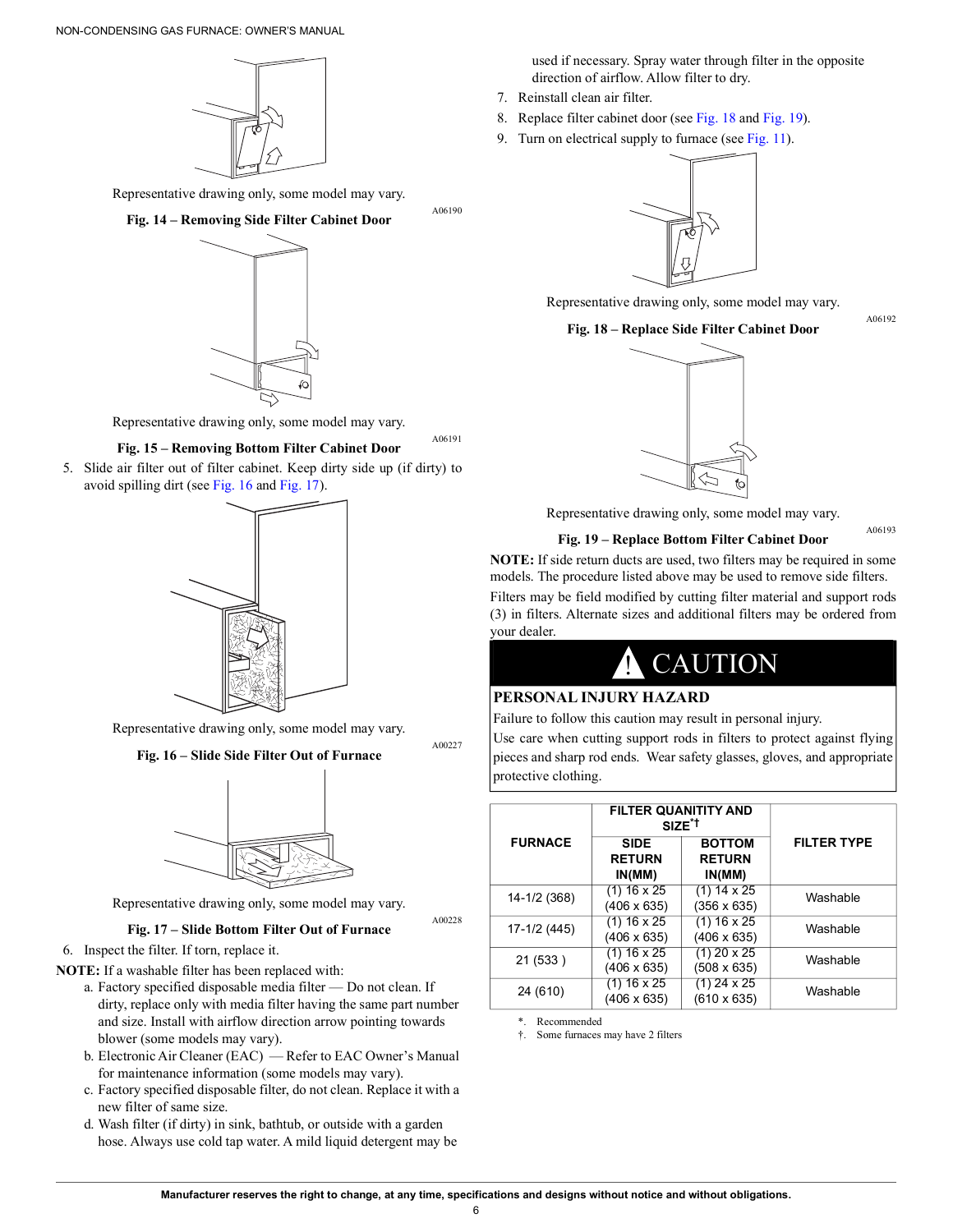## <span id="page-6-0"></span>**COMBUSTION AREA AND VENT SYSTEM**

# **WARNING**

## **ELECTRICAL OPERATION HAZARD**

Failure to follow this warning could result in personal injury or death. For proper and safe operation the furnace needs air for combustion and ventilation. Do not block or obstruct air openings on the furnace, air opening to the area in which the furnace is installed, and the space around the furnace.

# ! WARNING

#### **UNIT OPERATION HAZARD**

Failure to follow this caution may result in personal injury.

Failure to follow this warning could result in personal injury or death. For proper and safe operation the furnace needs air for combustion and ventilation. Do not block or obstruct air openings on the furnace, air opening to the area in which the furnace is installed, and the space around the furnace.

Inspect the combustion area and vent system before each heating season. An accumulation of dirt, soot, or rust can mean a loss of efficiency and improper performance. Buildups on the main burners can cause faulty firing. This "delayed ignition" is characterized by an alarmingly loud sound.

**NOTE:** If your furnace makes a loud noise when the main burners are ignited, shut down the furnace and call your servicing dealer. Use your flashlight and follow these steps for inspecting the combustion area and vent system of your furnace:

- 1. Turn off electrical supply to the furnace and remove the access door (see [Fig.](#page-3-1) 6 and [Fig.](#page-3-2) 7).
- 2. Carefully inspect the gas burner for dirt, rust, or scale. Inspect the elbow, flue connection area, and the vent pipe for rust.





A92330

## WARNING **CARBON MONOXIDE POISONING HAZARD**

Failure to follow this warning could result in personal injury or death. If dirt, rust, soot, or scale accumulations are found, call your dealer. Do not operate your furnace.

3. Inspect the vent pipe for a sag, holes, or a disconnection. A horizontal vent pipe must slope upward away from furnace. If rusty joints or seams, or signs of water leakages are found, call your dealer for service.

# ! WARNING

### **CARBON MONOXIDE POISONING HAZARD**

Failure to follow this warning could result in personal injury or death. If holes are found or if the vent pipe is obstructed or is not connected, toxic fumes can escape into your home. DO NOT OPERATE YOUR FURNACE. Call your dealer for service.

- 4. Restore electrical power to the furnace (see [Fig.](#page-3-6) 11).
- 5. Start the furnace and observe its operation. If possible, watch the burner flames. Are they burning bright blue? If not or if you suspect some other malfunction, call your servicing dealer.
- <span id="page-6-1"></span>6. Replace the access door (see [Fig.](#page-3-5) 10).

### **BEFORE YOU REQUEST A "SERVICE CALL"**

Before you call for service, check for several easily solved problems:

- Check for sufficient airflow. Check the air filter for dirt. Check for blocked return-air or supply-air grilles. Be sure they are open and unobstructed. If this isn't the cause of the problem, call your servicing dealer. If your furnace isn't operating at all, check the following list for easily solved problems:
- Is your thermostat set above room temperature? Is the HEAT mode selected?
- Is the electrical power supply switch on? Is the blower access door firmly in place? Are any fuses blown? (There is a fuse on the furnace control.) Has a circuit breaker tripped?
- Is the manual shut-off valve in the gas supply pipe leading to the furnace open? Does the lever point in the same direction that the pipe runs (open)? Or is it at a right angle to the pipe (closed)?

**NOTE:** Before proceeding with the next checks, turn off the electrical power supply to the furnace. Remove access door.

Is the switch on the gas valve turned to the ON position? If this or the preceding check shows an interruption in the gas supply, make sure the gas has not been shut off for safety reasons. If nothing else seems to be wrong, follow the start-up procedures found on pages 3 and 4 of this booklet.

# **CAUTION**

#### **UNIT OPERATION HAZARD**

Failure to follow this caution may result in personal injury.

If for some reason the vent is blocked, the draft safeguard switch will shut off the furnace. (See Page 2 for switch location.) The switch will automatically reset after the furnace cools off. If the furnace fails to operate, contact a qualified service agency.

- Check the manual reset limit switches located on the ends of the burner enclosure (see [Fig.](#page-1-3) 1 and Fig. 2). If the furnace has experienced a high-temperature condition due to inadequate combustion air, these switches will shut off the furnace. Reset the switches by pushing the button on the switch. If the switch trips a second time, turn off the furnace and call for service.
- If your furnace still fails to operate, call your servicing dealer for troubleshooting and repairs. Tell your dealer the model and serial numbers for your furnace. (You should have them recorded on page 7 of this booklet.) By knowing exactly which furnace you have, the dealer may be able to offer suggestions over the phone or save valuable time through knowledgeable preparation for the service call.

In addition to the type of routine maintenance you might be willing to perform, your furnace should be inspected regularly by a properly trained service technician. You should work with your dealer or service technician to assure your inspection includes the following at a minimum.